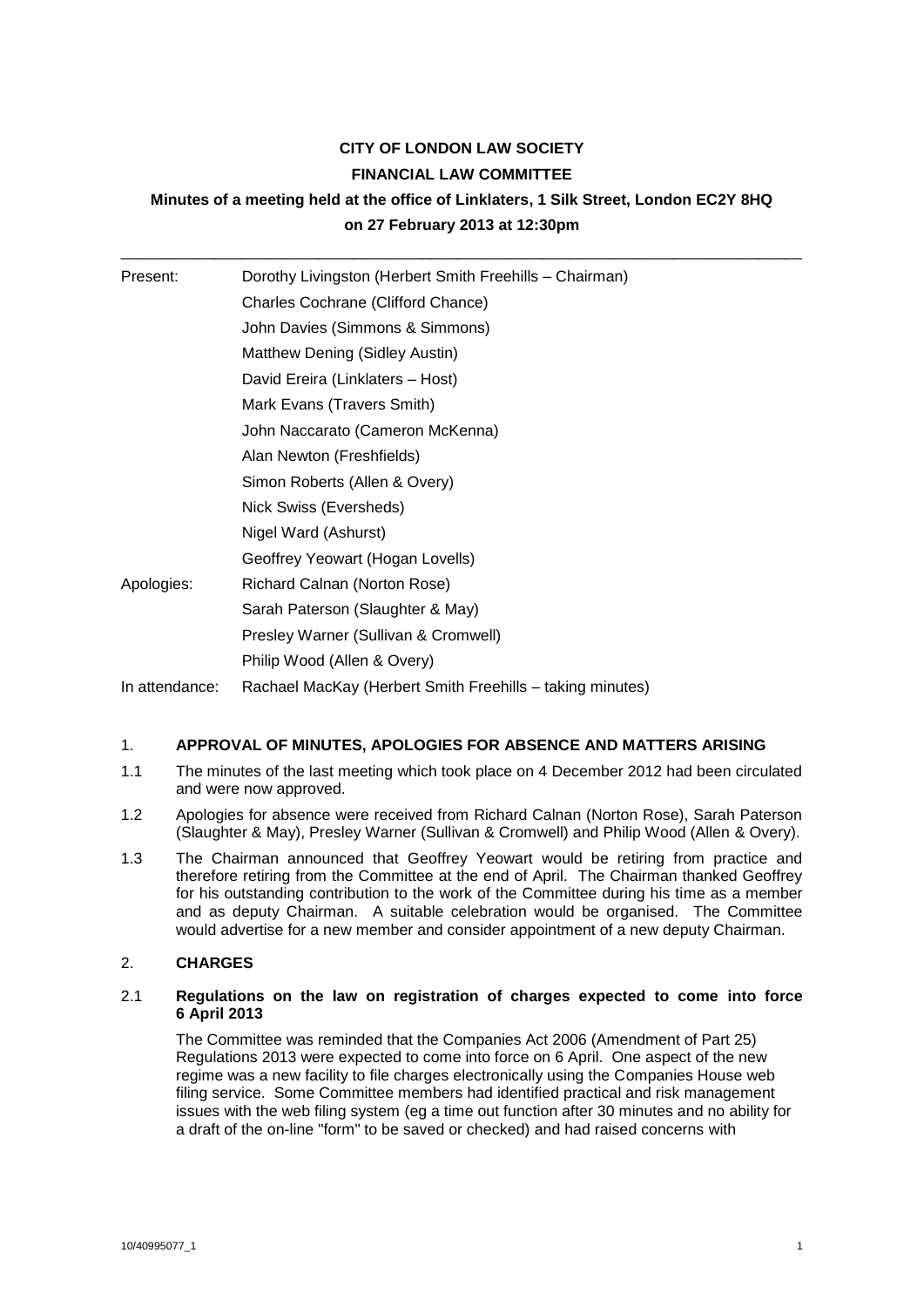Companies House. A conference call was due to take place to discuss these matters further with Companies House later that day.

*Afternote: Conference call took place 27.02.13. A note of the call had been circulated to members on 26.03.13.*

## 2.2 **Scottish Charges: implementation of the Bankruptcy and Diligence (Scotland) Act 2007**

Nothing new to report. Further developments awaited.

#### 2.3 **Work with FMLC on Financial Collateral exceptions**

Nothing new to report since FMLC paper of December 2012 published.

#### 3. **SECURED TRANSACTION REFORM**

It was reported that the open meeting which had been held on 1 February had been very productive and that the committee should continue to undertake further work on this project. Proposals for next steps were awaited from Richard Calnan (who was not present).

#### 4. **FINANCIAL STABILITY**

# 4.1 **EU discussion paper on bail-in powers**

Nothing new to report.

## 4.2 **EU Proposal for a Directive establishing a framework for the recovery and resolution of credit institutions and investment firms**

It was noted that since the last meeting the FMLC had commented on the proposals in a paper dated 1 February 2013. Further developments were awaited.

#### 4.3 **Treasury/DBis Banking Reform**

It was noted that since the last meeting the FMLC had commented on the proposals in a paper dated 5 February 2013. Further developments were awaited.

*Afternote: Bill and sample subsidiary legislation are now before Parliament.*

## 5. **INSOLVENCY**

#### 5.1 **European Commission ("EC") proposals regarding the EU Insolvency Regulation and UK Call for evidence on those proposals**

It was reported that in December 2012, the EC had issued proposals for the reform of the EU Insolvency Regulation which included:

- extending the scope of the Regulation to include pre-insolvency and hybrid proceedings (including a proposal to include an English law scheme of arrangement as a pre-insolvency procedure);
- clarifying jurisdictional rules and the procedural framework for choosing jurisdiction;
- changing aspects of the rules on secondary proceedings to allow more efficient administration of insolvency proceedings;
- requiring Member States to publish relevant court decisions in a publicly-accessible register; and
- allowing greater co-ordination of insolvency proceedings for group companies.

Following this, the Insolvency Service had issued a call for evidence to which the CLLS Insolvency Law Committee had prepared an initial response (dated 14 March 2013) jointly with the Insolvency Lawyers Association and R3. The response focussed in particular on the questions of whether the UK should opt-in to negotiations on the proposed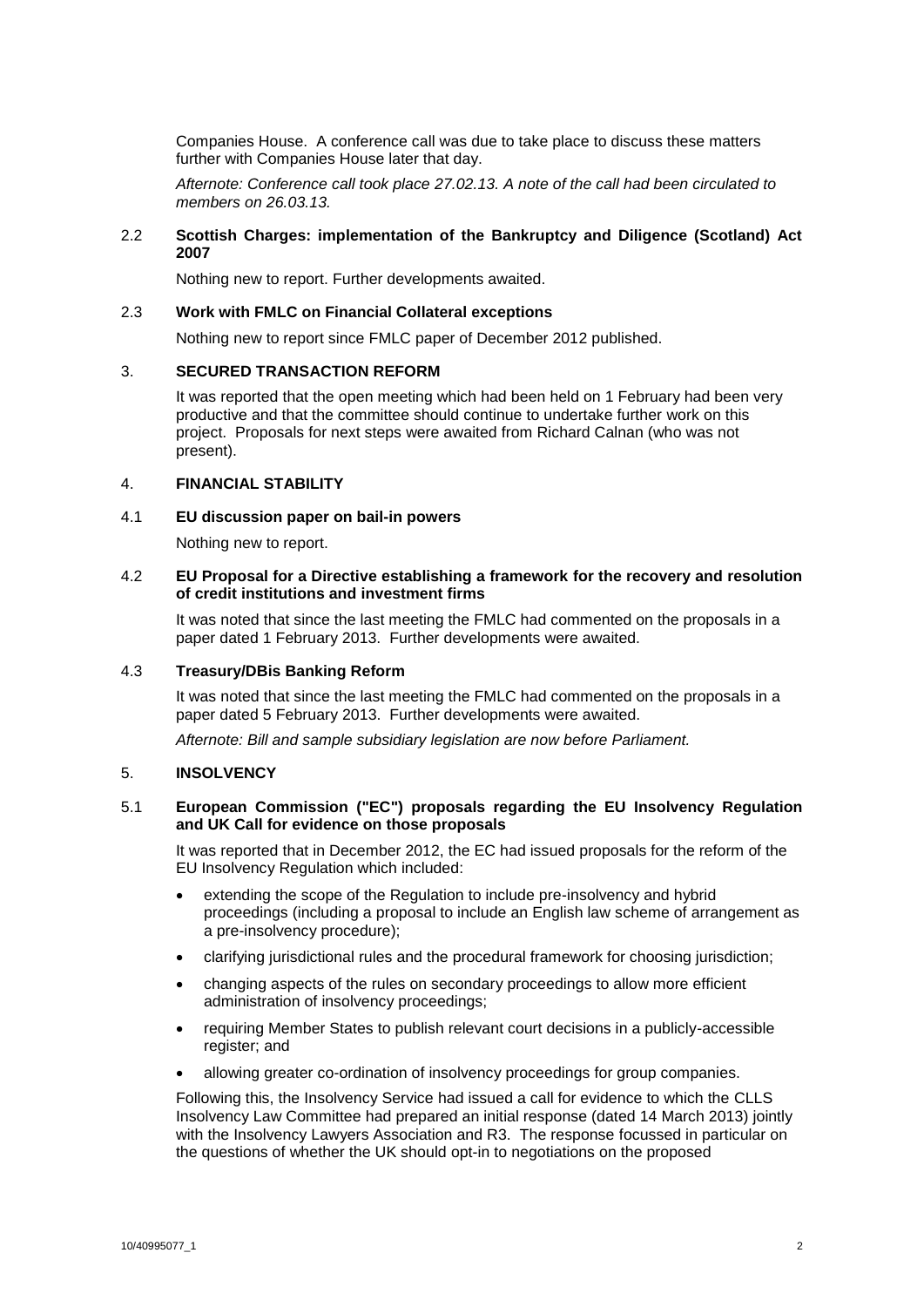amendments (to which the response was affirmative) and the listing of schemes of arrangement as a pre-insolvency procedure in the Regulation (to which the response was negative). Member firms were invited to draft letters of support for that submission was now available on the CLLS website and the Chairman was authorised to write on behalf of the Committee.

*Afternote: The UK government has decided to opt in to the revised regulation. Passage of the amending regulation appears to be a high priority for the current EU Presidency. The FMLC has done some further work on Article 5 and proposed amendments to Article 2(g) (to become 2(f)). This is still in progress.*

# 5.2 **Financial Sector Resolution and Financial Services Act 2012 Part 8**

It was noted that provisions of the Financial Services Act 2012 Part 8 would amend the Banking Act 2009 so as to extend the special resolution regime to investment firms and UK clearing houses. Subsidiary legislation is expected soon with a view to bringing the amendments into force in June or July.

*Afternote the timetable for the subsidiary legislation has slipped.*

## 6. **EUROCLEAR UK & IRELAND CONSULTATION ON CREST RULE 13**

The Committee was reminded that the FSA had asked the CLLS Financial and Insolvency Law Committees for views on the proposal contained in the CREST consultation document (dated November 2012) on Rule 13 (settlement finality in respect of complex transactions) for Euroclear UK & Ireland Limited to continue to apply a "relation back" concept to complex products such as self-collateralising repo arrangements, stock lending and term DBVs (a multi-day repo-type product), and whether this concept would be consistent with the Financial Markets and Insolvency (Settlement Finality) Regulations 1999. A joint response (dated 29 January 2013) had been prepared by the two Committees and sent to the FSA and others, which was available on the CLLS website.

#### 7. **BRUSSELS REGULATION (NO 44/2001)**

The Committee was informed that amendments to the Brussels Regulation (which governs jurisdiction issues between all EU member states) had been announced in December 2012 which would apply from 10 January 2015 (EU Regulation 1215/2012 OJ L 351/1 of 20.12.2012). The amendments include strengthening jurisdiction agreements by requiring member states to stay proceedings where there is an exclusive jurisdiction agreement in favour of another member state's court and that court has also been seised (thereby defusing "torpedo" actions). The amendments were therefore to be welcomed.

# 8. **EUROPEAN ACCOUNT PRESERVATION ORDER ("EAPO") - EC PROPOSAL**

The Committee was reminded that an EAPO was a new and additional kind of bank freezing order which was intended to be available throughout the EU which had originally been proposed by the EC in July 2011. The Committee was also reminded that (due to concerns raised by various UK bodies (including the CLLS Insolvency Law Committee) the UK had opted out of the EAPO proposals at the end of October 2011 but had stated its intention to participate in the EC negotiations. It had consulted further on amendments, but response contrived to favour opt out.

*Afternote: On 5 February 2013, the rapporteur of the European Parliament's Committee on Legal Affairs had published a report setting out proposed amendments to the draft EAPO legislation. The European Parliament's Committee first vote and reading is scheduled for 30.05.13 and first or single reading plenary session is scheduled for 09.09.13.*

#### 9. **EUROPEAN CONTRACT LAW**

Nothing new to report. The Committee would keep a watching brief.